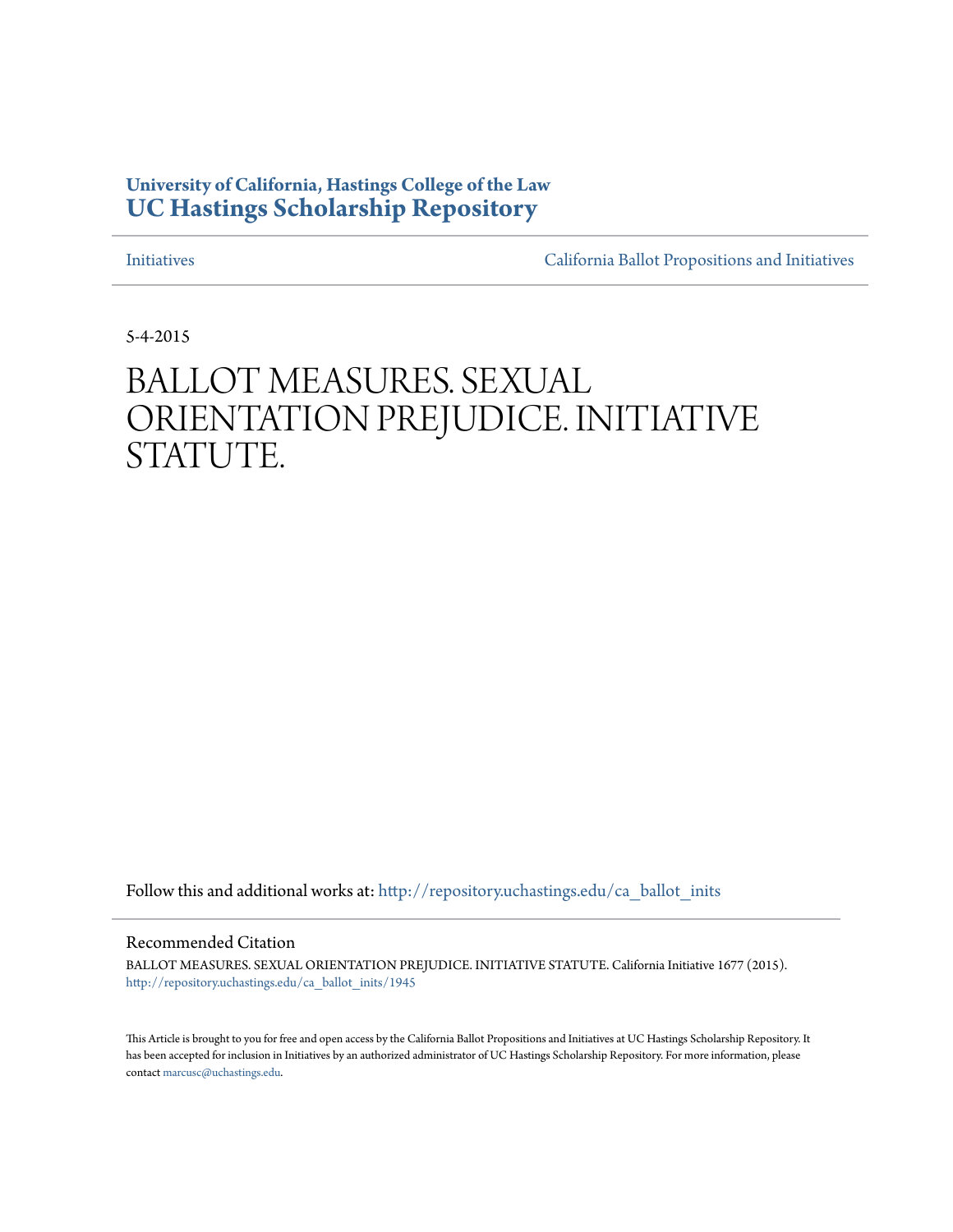

**MAR 2 5 2015** 

INITIATIVE COORDINATOR ATTORNEY GENERAL'S OFFICE

March 21, 2015

Initiative Coordinator Office of the Attorney General 1300 I Street,  $17<sup>th</sup>$  Floor Sacramento, CA 95814

Dear Office of the Attorney General,

I have enclosed the text of the proposed initiative measure ("Intolerant Jackass Act"), the initiative certification and a check for \$200.

Please prepare the circulating title and summary of the chief purpose and points of the proposed measure and advise me of the same at my address below.

Thank you,

ji staya Koy

Charlotte Laws Ph.D. 21781 Ventura Blvd., Suite 633 Woodland Hills, CA 91364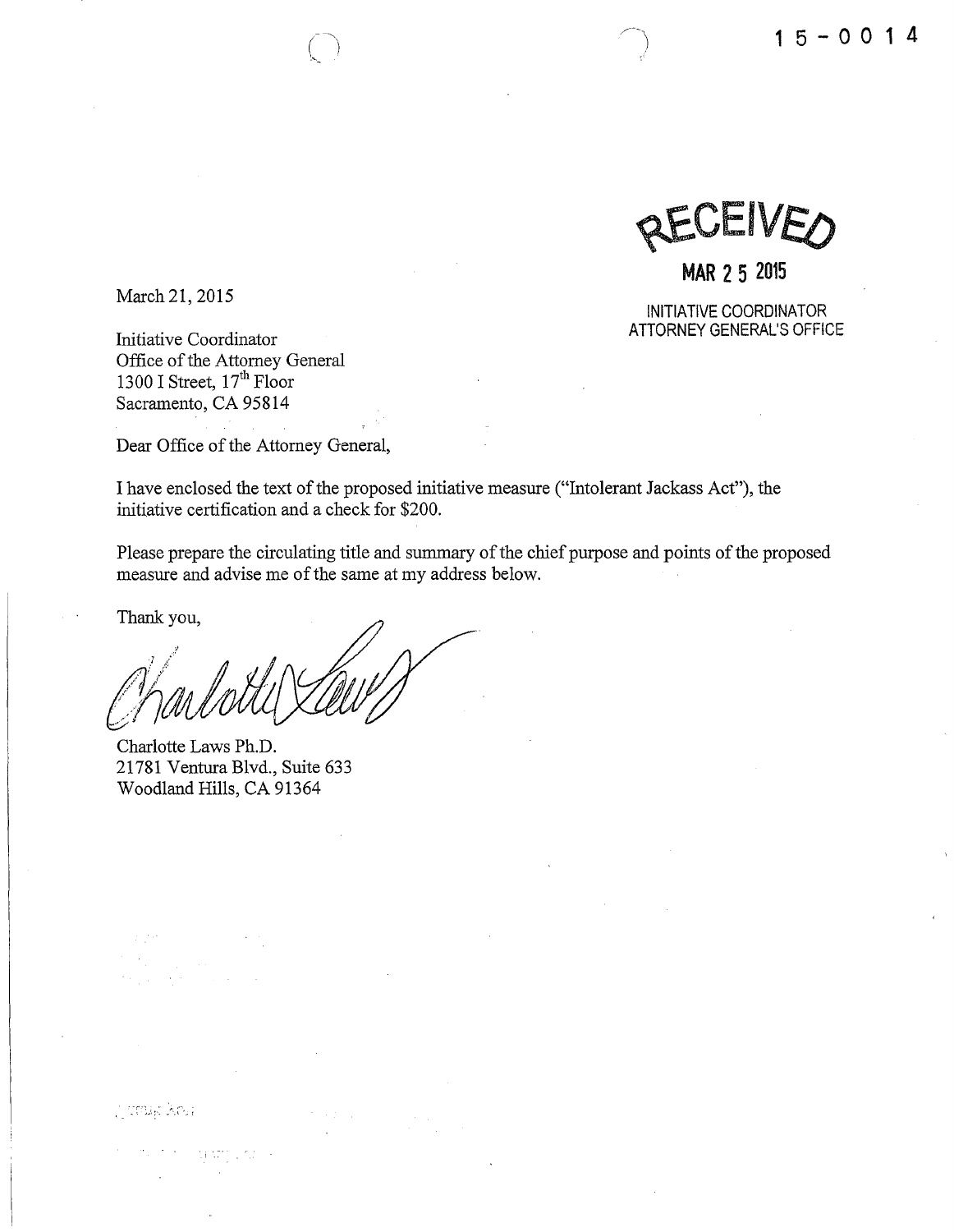## INTOLERANT JACKASS ACT

a) Come now therefore the people of the golden state of California uniting their separate voices in love of liberty and tolerance.

b) The abominable crime known as prejudice against sexual orientation, called also "gay bashing," is a destructive view that society commands us to suppress.

c) Any person, herein known as an "Intolerant Jackass," who brings forth a ballot measure that suggests the killing of gays and/or lesbians, whether this measure is called the Sodomite Suppression Act or is known by some other name, shall be required to attend sensitivity training for at least three (3) hours per month for twelve (12) consecutive months. In addition, the offender or "Intolerant Jackass" must donate \$5000 to a pro-gay or pro-lesbian organization.

d) This act shall become effective immediately and shall not be rendered ineffective by any court, state or federal, until heard by a quorum of the Supreme Court of California, who are comprised of members who are not themselves "Intolerant Jackasses."

e) The state has an affirmative duty to defend and enforce this law as written.

f) This law shall be known as the "Intolerant Jackass Act" and shall be added to the penal code.